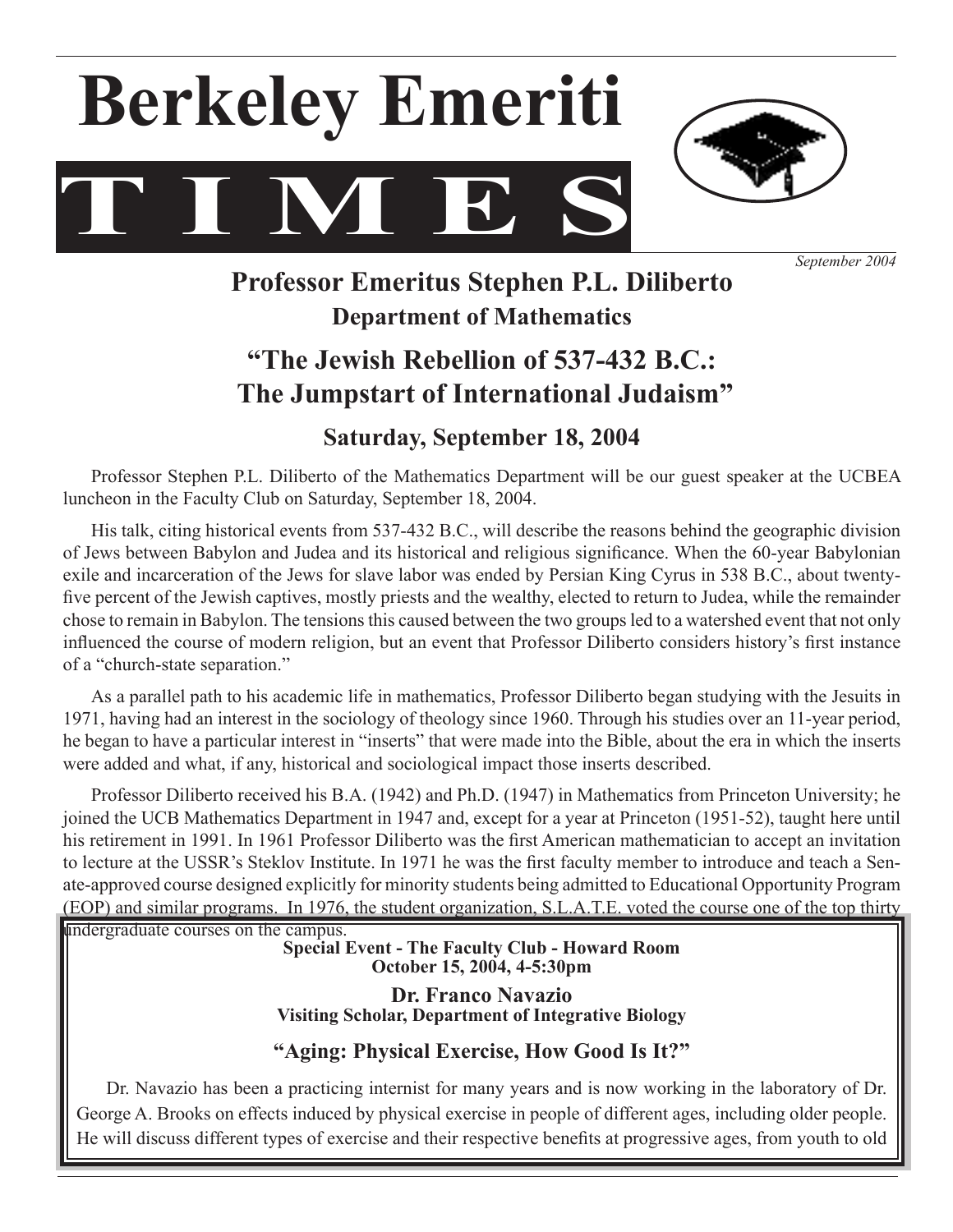# **UCB EMERITI ASSOCIATION EXECUTIVE COMMITTEE**

### **2004-2005**

**President** Paola Timiras

**First Vice President** George Leitmann

**Second Vice President** Louise George Clubb

> **Treasurer**  Gordon Tyndall **Secretary**

Errol Mauchlan **Emeriti Times Editor** Claude Babcock

**Members at Large** Paul Mishkin Karl Pister Larry Waldron

**Stewards** Betty Carpenter Sue Cork Mary Dee Vermeulen

**Mailing Address** UC Berkeley Emeriti Association 2 Boalt Hall, # 7200 Berkeley, CA 94720-7200

#### **UCB Retirement Center**

Shelley Glazer, Executive Director 510/642-5461 sdg@berkeley.edu

André S. Porter, Administrative Specialist asporter@berkeley.edu

| Office                                | <b>UCB Retirement Center</b><br>2 Boalt Hall, #7200<br>Berkeley, CA 94720-7200        |
|---------------------------------------|---------------------------------------------------------------------------------------|
| Hours                                 | Monday – Friday<br>8:30 am-4:30 pm<br>Closed Noon-1 pm                                |
| Telephone<br>Fax<br>Web site<br>Email | 510/642-5461<br>510/643-1460<br>http://thecenter.berkeley.edu<br>emeriti@berkeley.edu |



Published before each meeting of the UC Berkeley Emeriti Association: To provide closer networking for members with meeting announcements, meeting reviews, executive committee actions, pertinent campus news, and to reach out to members who cannot attend the meetings. Editor: Claude Babcock Phone: 510/848-3368 Email: cbabcock@berkeley.edu

# **Classical Music is Evolving, Not Dying**

 On May 8th, 2004, Professor Joseph Kerman of the music department spoke to the Association about the current state of classical music — the music performed in concert halls. The decline of classical music, or even its death, has been repeatedly announced in mass media. Especially disturbing to Professor Kerman is that some of these proclamations come from distinguished colleagues. Contrary to this view, Professor Kerman asserts that music is making its way into a new, even great, phase that cannot yet be grasped. Tracing the history of classical music shows that it evolves and changes as society changes. Different structures wax and wane; they overlap in time, enriching experience but confusing observation.

 This new phase in music is not a comfortable period for composers, musicians and audiences. Things are coming faster and faster, so adapting to what is new is difficult, especially for older persons, such as the audience Kerman was addressing. Culture is layered historically and so is music. The death-criers lack an historical perspective. Kerman believes that the problems of classical music are those of gestation, not of life or death.

 In making the case for the quality of contemporary music, Professor Kerman ranks former Mills College professor Luciano Berio (1925-2003) with Mozart as a composer of operas, an assertion sure to raise eyebrows if not hackles. Although his music may not be familiar locally, Kerman cited the fact that this April in London there were twenty-two events featuring Berio's music.

Performances of the classical repertory flourish in the Bay area. In addition to the San Francisco Symphony and the San Francisco Opera, there are a halfdozen small opera companies that did not exist 50 years ago. Performances of orchestras, chamber groups, choruses and solo performances fill the *San Francisco Chronicle* pink section listings every week. On the national scene San Francisco is special but not unique. Listening experience has changed in that much listening now is done to recorded music rather than to live music. Professor Kerman contends that CD sales are an inadequate gauge of musical acceptance. The more significant measure would be of how much is actually played, a so-far impossible task.

Professor Kerman's endorsement of former *San Francisco Chronicle*music critic Alfred Frankenstein's proposal for guaranteed second performances of new music, tacitly acknowledges the problem of public resistance to

I like the Satisfactory Services column. I've disclosed services which made my life easier, and there were two or three persons slicking up their houses who have informed on painting, carpentry, etc. *But now, zilch*. Maybe we should identify a favorite Salinas restaurant or a really great trout/salmon fishing guide in the Eugene area (I know that man). Do write (e-mail), and share the treasure.

 Articles or short items which might interest our group are always welcome—preferably not too timely as we're never sure of our space. Mail to: UCBEA, 2 Boalt Hall #7200, or email: emeriti@berkeley.edu.

 Last fall I took *The Stranger* (and failed to read it). Please bring books you've finished to the luncheon to leave at the book-exchange (usually a hall table), and take home one or more you might want to read. (Is someone waiting for Camus?)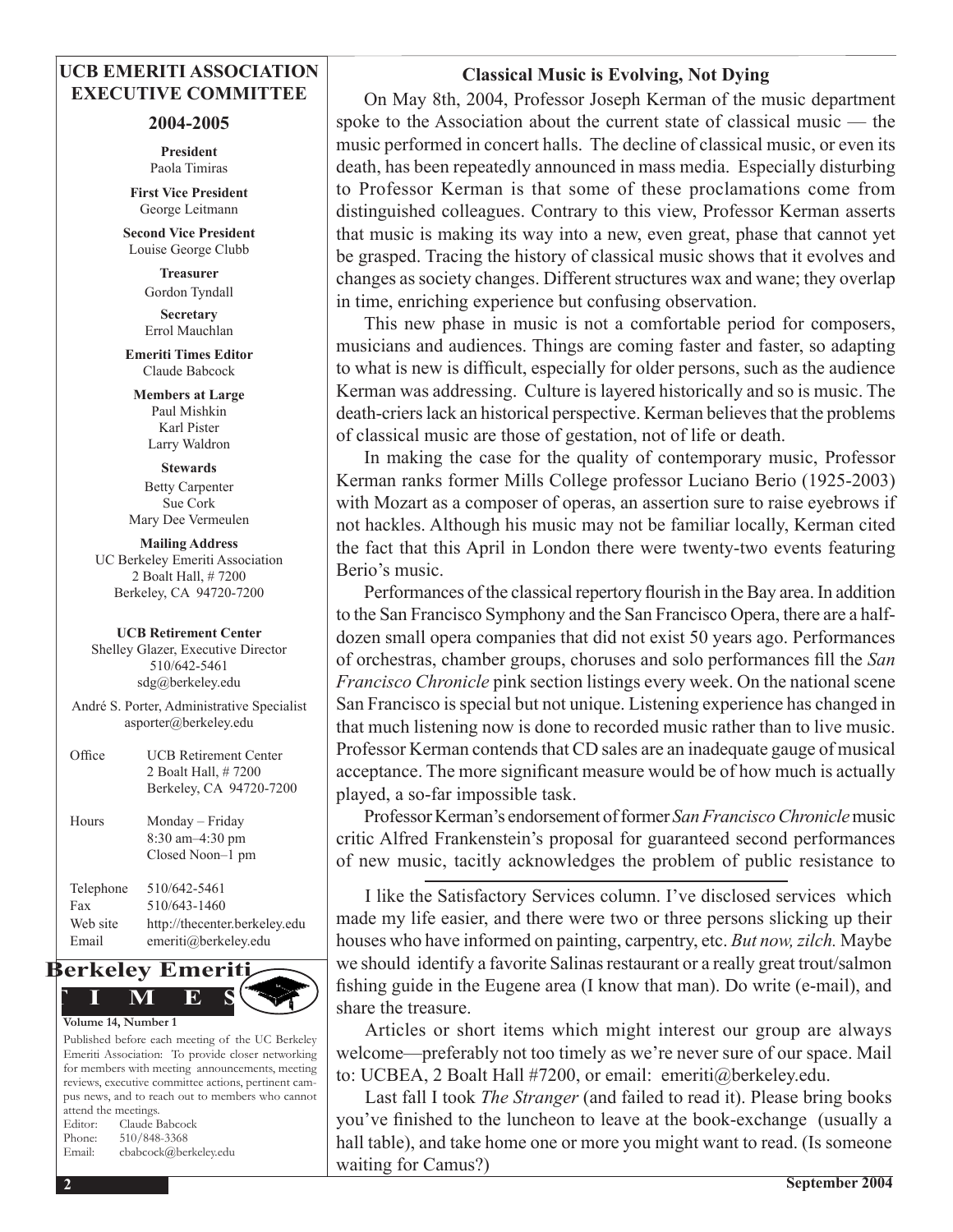## **Professor Hammel Accepts Panunzio Award**

 Let me call attention to the risk involved in inviting a retired professor to make a few brief remarks. First, let me thank my colleagues in Demography for nominating me for this award, which is deserved by many others before me. Second, let me thank the Berkeley Emeriti Association for making this nomination their own and for pursuing it so vigorously in the inter-campus competition. Third, I want to thank the University of California at Berkeley. There are some stories to tell, one of which I related the last time I stood before you.

Years ago, when I was Associate Dean in the Graduate Division, Ruth Sussman, a senior staff member, told me that when she was a child her family moved to California because in California a poor child could get a good education.

 I thought then how my father found work in the Bay Area in 1945 when I was in my senior year in high school. My mother decided we should live in Berkeley because there was a university there. She found a flat a block from campus so I would not have to waste money on carfare. In those days the annual university fees were \$55. Ultimately I joined the ROTC because they gave you a uniform allowance. But they also gave you a uniform, so that you could spend the uniform allowance on your textbooks and fees. With that, and part- time work, I emerged with an A.B. and free of major debt. The story was much the same in graduate school, the GI Bill substituting for the uniform allowance.

 I thought of my own children, most of who went to this institution and on to careers in science or policy, free of major debt. I thought of my wife's family – her father and uncles – who became university professors and scientists because, even though they were farm boys, they lived only a buggy ride away from a land grant college.

 It is a rare student now who emerges from university free of debt, unless the university is phenomenally endowed and generous, or unless the parents are wealthy. It is a rare university now that offers to the Ruth Sussmans or the Gene Hammels or the farm boys or the immigrants or the children of the working poor a ladder on which they can grasp the bottom rung. Congressman Justin Morrill of Vermont, whose Act passed Congress in 1865 and soon led to the founding of this university, envisioned access to higher education as a way to extend the opportunities and benefits of technology and participatory democracy to a broader spectrum of the population. He created a ladder of social mobility for those who were not destined by birth to be graduates of the elite universities of the

# **Enabling Technology for the Aging Population: From the Lab to the Home**

 The Center for Research and Education in Aging (CREA) invites the community to a free symposium on Saturday, October 30th, at 2050 Valley Life Sciences Building from 9:45 to 5:00. Recent emeriti or those of decade's standing may be interested in an up-to-date discussion of a number of these topics.

The morning (9:45-12:00) presentations are:

- *1. The Role of Physical Activity in Managing Obesity and Aging*, to be delivered by Professor George Brooks, Integrative Biology, UCB;
- *2. Cell Aging and Longevity*, to be delivered by Dr. Judith Campisi, Group on Aging, LBNL, and
- *3. Stem Cells*, to be delivered by Dr. Michael D. West, President and CEO of Advanced Cell Technology, Worcester, MA.

The afternoon (2:00-5:00) presentations are:

- *1. Everyday Technologies for Alzheimer's Assistance and Early Detection*, delivered by Eric Dishman, Director and Principal Research Scientist at Intel Proactive Health Lab and National Chair of the Center for Aging Services, Portland, OR;
- *2. Imaging the Intersection of Aging and Dementia*, delivered by Dr. William J. Jagust, Professor of Public Health and Helen Willis Neuroscience Institute, UCB;
- *3. Information and Communication Technology Towards Independent Living of the Elderly*, delivered by Professor Ruzena Bajcsy, Director CITRIS, Department of Electrical Engineering Computer Sciences, and
- *4. General Discussion/Question period concerning*

## **Mark Your Calendar**

| <b>UCBEA Luncheons</b> | $UCBEA$ Special   |
|------------------------|-------------------|
| November 13, 2004      | Events            |
| January 22, 2005       | October 15, 2004  |
| March 12, 2005         | February 18, 2005 |
| May 7, 2005            | April 22, 2005    |

Details for each event are available in your copy of the *Berkeley Emeriti Times*